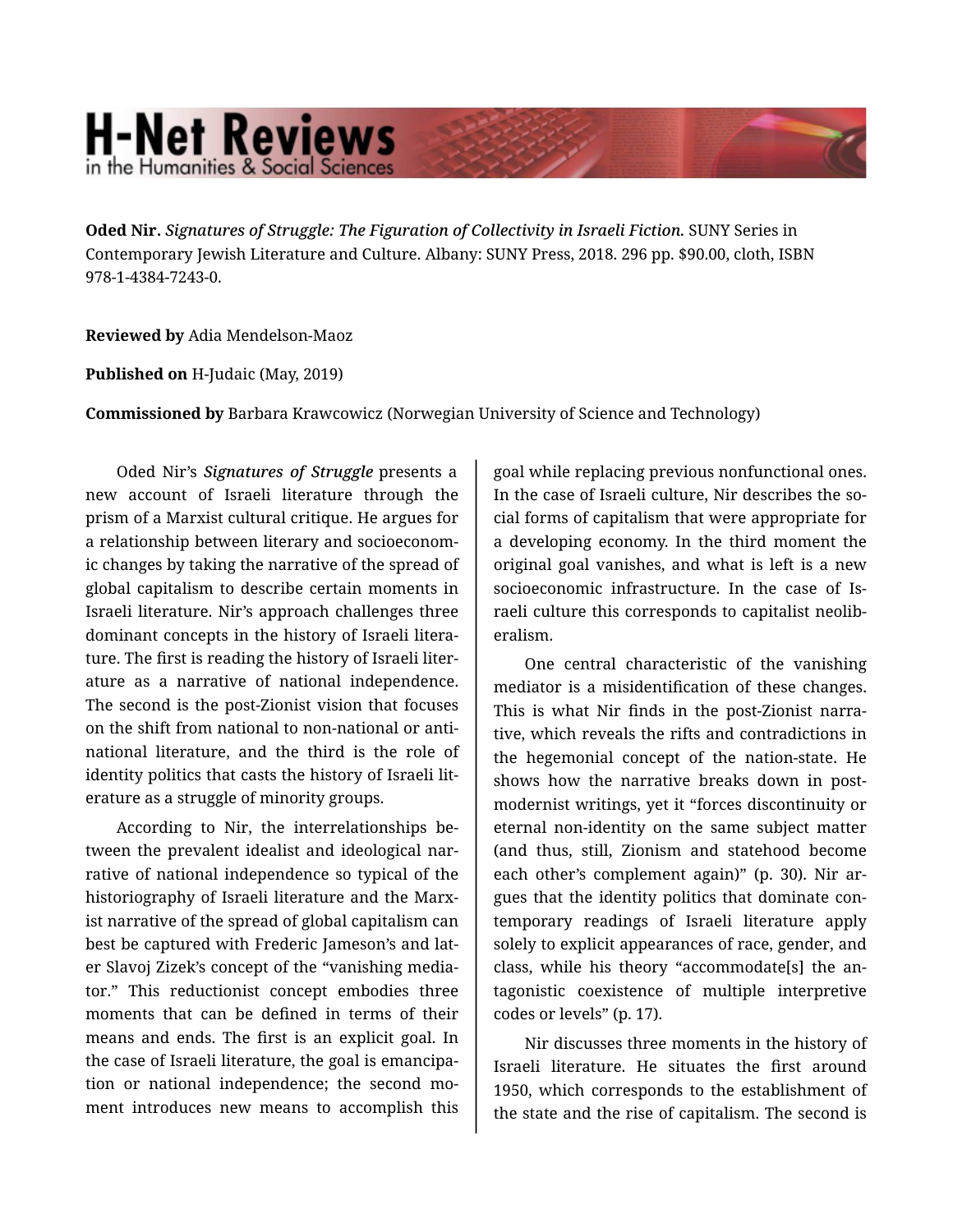situated in the 1980s with the postmodern trans‐ formation and the economic outcomes of the oc‐ cupation, and the third is contemporary writing and neoliberal society. Nir's reference to these three periods in Israeli literature can be com‐ pared to Arie Krempf's 2018 book *The Israeli Path to Neoliberalism: The State, Continuity and Change*, which divides Israeli economic history into four eras: the 1930s to the early 1950s, char‐ acterized by the agrarian paradigm; 1950 to the 1960s, associated with rapid development; 1960 to 1980, covering economic independence; and final‐ ly the new liberalism from the mid-1980s to the present.

Nir's thesis is appealing, but a successful mod‐ el is judged by its ability to produce a refreshing and convincing reading of specific literary works. Nir reads a nice variety of literary texts that chart the history of Israeli literature and the three time periods he identifies. I briefly review each of the chapters and discuss his most striking interpreta‐ tions of literary works.

In the first "prehistory" chapter, Nir discusses Theodor Herzl's *Altneuland* (1902) and S. Yizhar's *Khirbet Khizeh* (1949). Yizhar's *Khirber Khizeh* serves as portal to the first moment in his argument. Nir considers that this novella, which is one of the pillars of Israeli literature, to be a "dramati‐ zation of the encounter between the *halutzic* imaginary, based on transformative labor, and the challenge that it cannot come" (p. 58). Hints of this chasm appear at the beginning of the text, when the narrator cannot recall the event. The broken narrative also relates to the lack of clarity sur‐ rounding the mission and the soldiers. Numerous scholars have noted the descriptions of nature in the novella and the contradictions between na‐ ture and the soldiers' conduct. Typically, this con‐ tradiction is considered to depict the soldiers as intruders while emphasizing the Palestinians' deep connection to the land. This view fueled the severe criticism of the soldiers' violence. Nature is also the point of departure for Nir's interpreta‐

tion, which takes the landscape descriptions as in‐ dicative of the *halutzic* imaginary that conjures up tranquility for the narrator and other soldiers at a certain time. The story makes it clear that this imaginary cannot be maintained at the same time as national emancipation that demands conquest and expropriation. Nir argues that "the *halutzic* imaginary is doomed right from the start" yet at this stage this failure is still repressed (p. 61).

In the second chapter, Nir relates to utopian projects that turn into utopian compensation. He discusses the conflict between the individual and the collective that led to such works as Yigal Mossinsohn's *Way of a Man* (1953). In the third chapter, he continues to describe the breakdown of the *halutzic* to better understand the birth of a new genre, which shifts from realist-utopian writ‐ ing, and thus proffers individuality and subjectivi‐ ty instead of the national ideology. Nir reads Hanoch Bartov and Yehudit Hendel as examples of this change. Nir focuses on the ruptures, rifts, and nostalgic loss in Bartov's *Each Has Six Wings* (1954) and Hendel's *Street of Steps* (1955), elabo‐ rating on elements that appear in previous analy‐ ses of these texts, which are usually perceived as indicating a certain disenchantment with the na‐ tional endeavor. As with Yizhar's novella, Nir as‐ cribes new meaning to this distress and its aes‐ thetics, claiming that "the dissolution of realism corresponds to the end of the autonomous, selfgoverning settlement project, and the integration of these settlements into something like a national economy" (p. 107).

The next chapters deal with the literature of the 1980s and the second moment of Nir's argument, where he discusses postmodernism at length by drawing examples from Orly Castel-Bloom and Yehudit Katzir as "allegories of the dis‐ solution of the social imagination" (p. 140). Nir claims that the disorientation of Israeli literature and the rise of Israeli postmodernism in the 1980s and the 1990s stem from the context of the post-1967 war, which involved the proletarization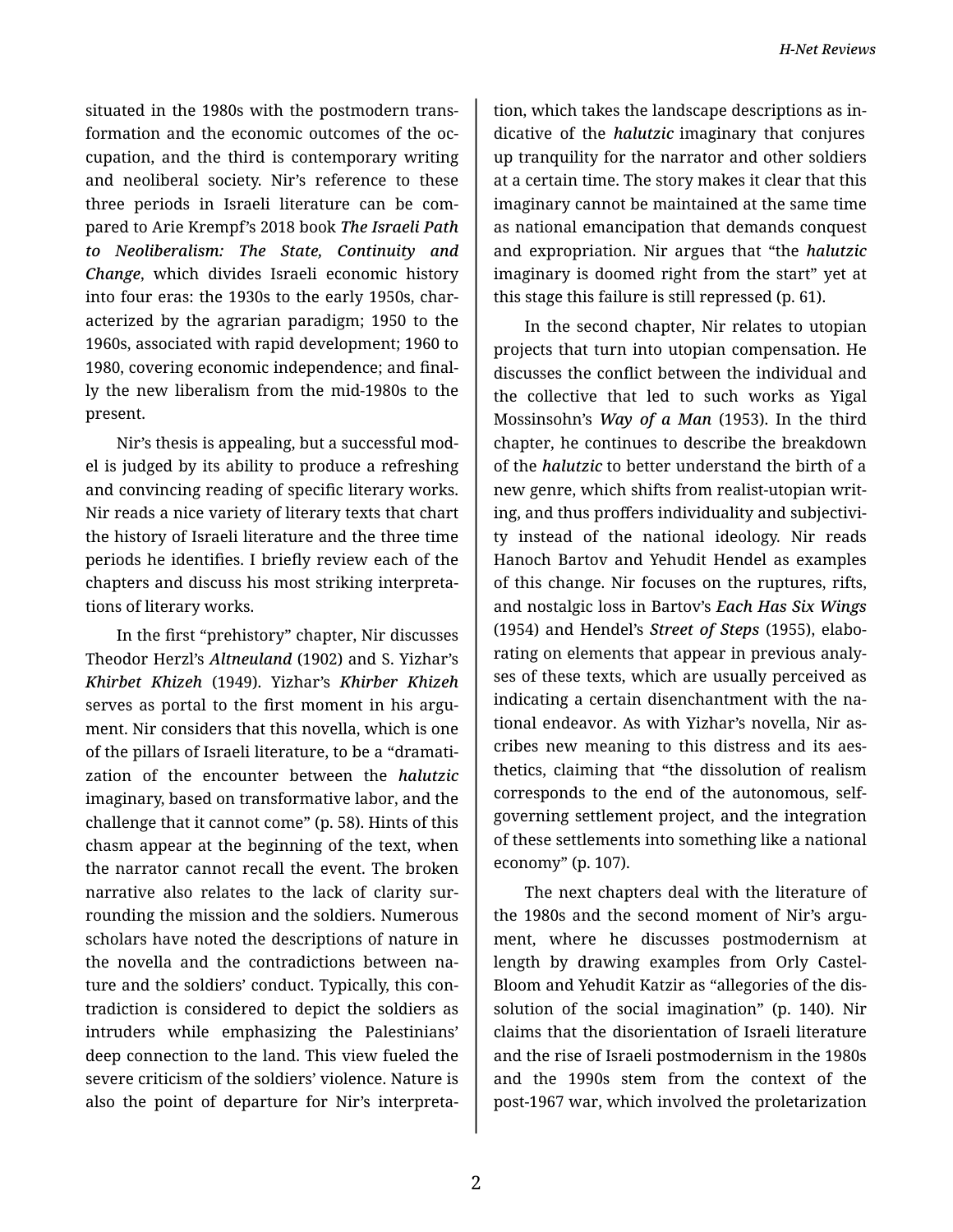of the Palestinians at the hands of Israeli capital. While the historical argument of the impact of the Israeli economy is a solid one, its relationship to literature written in the 1980s in general is puzzling. Nir argues that David Grossman's Smile of Lamb (1983) fails to present the reality of the occupation but only depicts different voices that do not form causal or analogical connections in the novel. He claims that Yehoshua Kenaz's infiltra*tion* demonstrates the impossibility of framing a social and historical moment and discusses the rise of Batya Gur's detective novels. In these readings, Nir points to a crisis of social imagination, which is a failure both to create a "correct" map of the social space and to draw a positive picture of the collectivity in the future.

The two final chapters discuss Israeli fiction and neoliberalism and reference such contemporary writers as Einat Yaker, Ofir Touche Gafla, Ron Leshem, Lilach Netanel, and Yiftach Ashkenazi. Here Nir puts forward his claims concerning contemporary Israeli literature and the crisis of social imagination and devotes scholarly attention to works that have not been extensively discussed in academic writing. Nir correctly shows that existing historiographies of Israeli literature fail to define contemporary post-postmodernistic trends. Contemporary writing, he claims, reflects a "growing preoccupation with time and history [which] signal[s] a kind of deeper change, in which the what has previously been perceived as a new freedom-from national time and from knowledge"-has been transformed into a loss of history, "that gradually floats into literary consciousness" (pp. 237, 238). Whereas in the postmodern context writers were unaware of this failure, contemporary writing poses it as a problem, but the solution is still out of reach such that texts fluctuate between the real and the symbolic. Whether readers are convinced by Nir's full account or simply use some of his reasoning as a new perspective on Israeli literature, the final sections of the book constitute interesting directions that challenge previous thinking and leave the

reader with a whole set of new questions as to the future of Israeli culture and the road this literature will take.